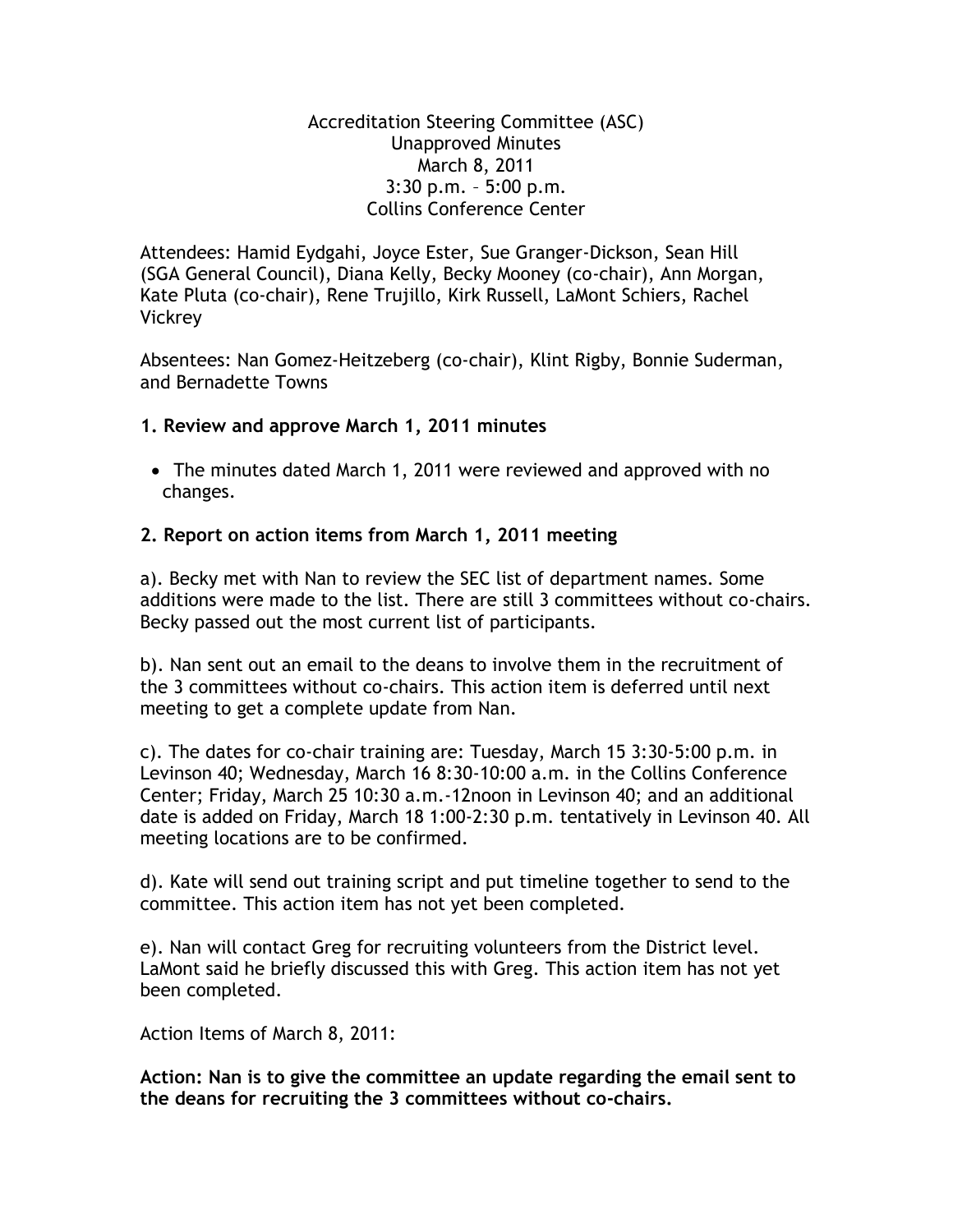**Action: Becky will contact Steve Hageman to recruit him for IIA. Instructional Programs.**

**Action: Becky will contact Bernadette Towns to get a list of the Assessment Committee members.**

**Action: Nan will send a list to Becky of the 2009-10 Leadership Academy committee members.**

**Action: Becky will send out all scheduled co-chair training dates to the SEC committee co-chairs.**

**Action: Kate will send out a training script and put timeline together to send to the committee.**

**Action: Nan will contact Greg regarding recruiting volunteers from the District level.**

**Action: Vickie to send the form provided to FCDC for Unit plan review and recommendations.**

**Action: Diana Kelly will forward a copy of the comments of Program Review to the ASC committee.**

**Action: Kate to get a copy of the Curriculum Review form from Janet Fulks.**

**Action: Vickie will send the form regarding faculty position requests to ASC.**

**Action: Kate will talk to Nan about scheduling another ASC meeting on March 22 or March 29.**

**Action: Kate will send out an email to committee regarding training.**

**Action: Kate will ask Greg to recruit the additional 3 faculty co-chairs.**

**Action: Sue will modify the strategic planning handout based on discussion today. Diana, Ann, Kirk, and Kate will work with her.**

#### **3. Calendar – update**

Becky contacted Amber Chiang to work with her in developing a campus calendar to post on the BC website.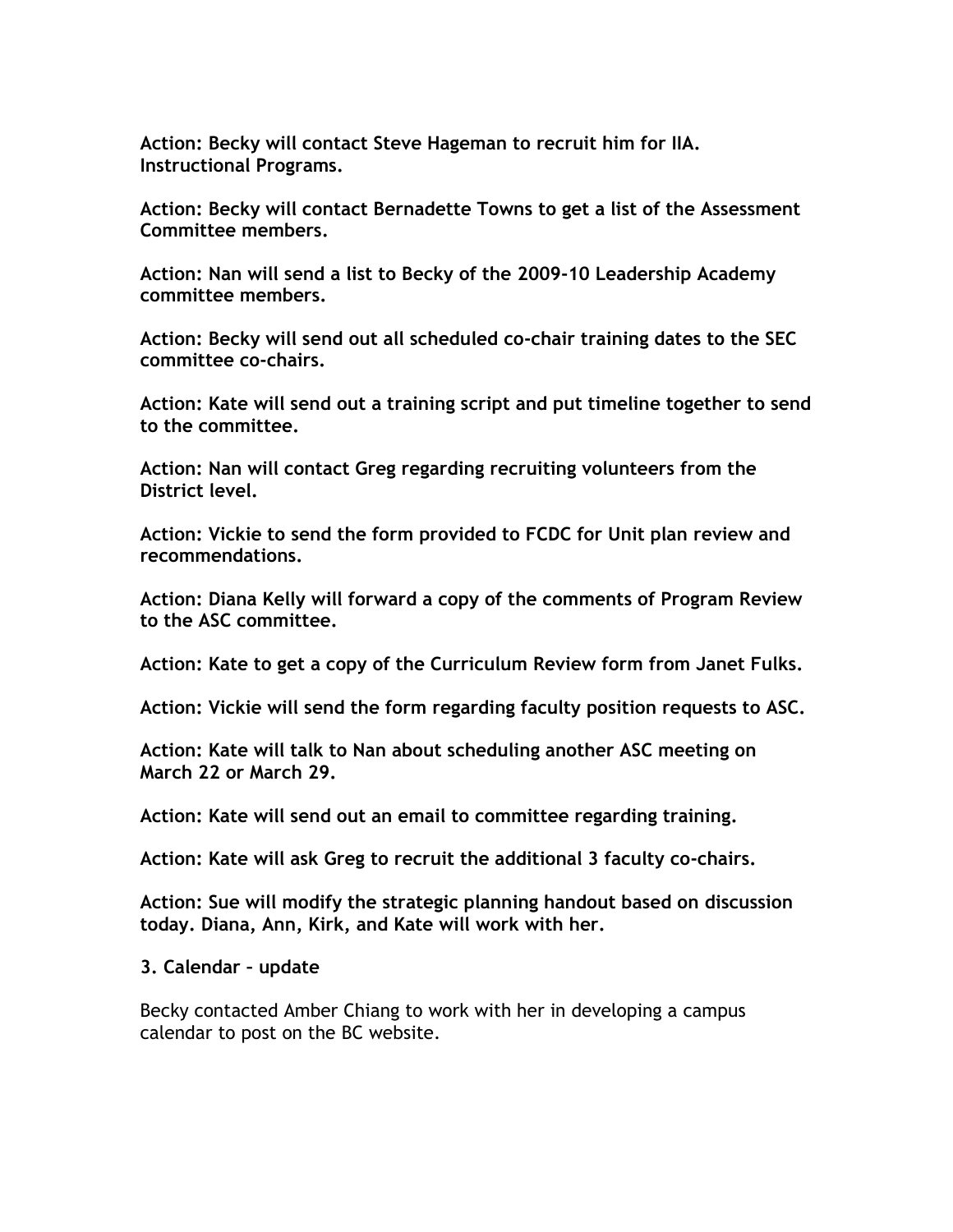## **4. First issue referred to ASC**

Diana Kelly and Ann Morgan had previously forward copies to the committee of the unit plan and program review forms as a focus of this discussion.

#### Unit Plans

Ann referred to the unit plan documents and said this was the  $4<sup>th</sup>$  revision of the documents. A 'Unit Plan Task Force' was assembled to get feedback as to what should be included in the documents. The current version is the outcome of the feedback. This version of the document now asks for a resource request. It asks to summarize a units mission with a brief description. The main difference from the older version is it asks for a summary of previous years, asking to state whether needs were met, to giving a description of how their assessment results in planning and budget. The first year in 2010, is the first year, that assessing unit planning and budget were linked. The unit plan documents also ask the units to provide relevant program data; some of this data is available through the Institutional Research and Development department for service departments on campus, and others keep track of their own data. The document provides 'where to go' links for further information regarding the data that should be provided in the documents. The document asks to provide other information such as, a summary of how their planning pertains to college goals, strategic goals, and institution outcomes. It also has an area to list equipment and staffing needs, including the priority of the request, and a summary of the expected outcome if these needs are met for their unit.

Sue asked Ann about training departments in understanding and filling out the documents correctly. Ann said that departments are asked to contact her to schedule a meeting, and/or workshop, to provide such training.

Rachel asked what happens to the unit plans after they are prepared. Ann said they are reviewed with department chairs and deans and then submitted to Nan's office and FCDC for feedback and recommendations. LaMont stated the plans will be reviewed earlier this year, beginning in the fall, because of the budget request component for (2012-2013 year), which will be submitted to the budget committee. In past years, it went directly to the President. Ann keeps copies of all unit plans for the educational master plan and posts them to the web for public view.

Becky asked if campus decisions are made from the unit plan. Ann said the President uses these documents to make decisions from.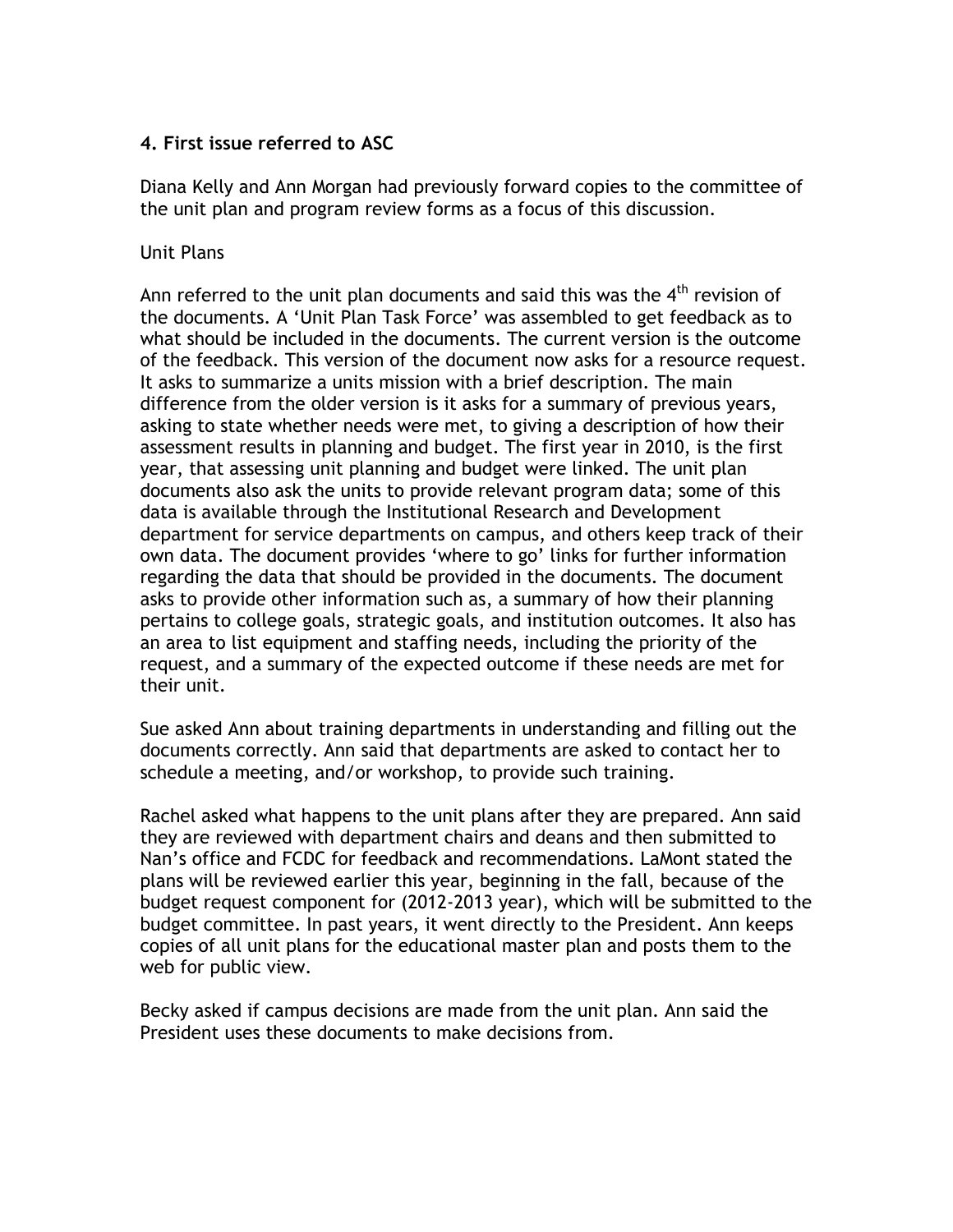#### Program Review

Program review is on a 6 year cycle and typically due the year after curriculum review for the instructional programs. There are a number of problems with the IEC Program review documents in terms of asking the right questions on the form to receive complete information without duplicating answers.

Question B.3.c. Comparison with other programs – there are a number of programs from other colleges that include student learning - direct outcomes, and collaboration regarding curriculum. This includes other comparisons from other colleges on the form that may help answer this question.

Question C. Summary analysis of enrollment, indirect outcomes, and productivity trends – How to interpret data they receive may be a result of not answering this question correctly.

Question D. Required resources (budget area D.1. and D.2.) – these questions should be revised to clarify the information we are asking, so that it is better understood. The asterisk in D.2. explains why additional resources are needed in one or two paragraphs. If this question is not answered, IEC will find it hard to support the need for this area.

Question E.7. List the required resource needs in priority order – could be combined with question D.2. because it factors in needs and trends for the future.

Question E.8. Develop plan of action and timeline – this is usually answered in a one or two year plan. The importance of the plan needs to emphasized.

IEC isn't pleased with the in formation on the (3b and 3c) of the purpose and goals of program, because it sometimes doesn't get answered at all. In area C. brief data will be provided; budget area D. doesn't make sense to the committee, which in turn doesn't make sense to those answering the questions. Diana stated she has tried to get a sub committee to address these issues for help with modifications. Many changes can be done and feedback is encouraged.

Areas with duplications:

- 1. Question B3.f Curricular barriers IEC receives duplicate information from Question E.2, E.3, and E.6.
- 2. Question E.2. Factors and trends and Question E.3. Describe general plans are both similar to Question A.3.b. regarding strengths of the program and Question D.2. that asks about additional resources (budget).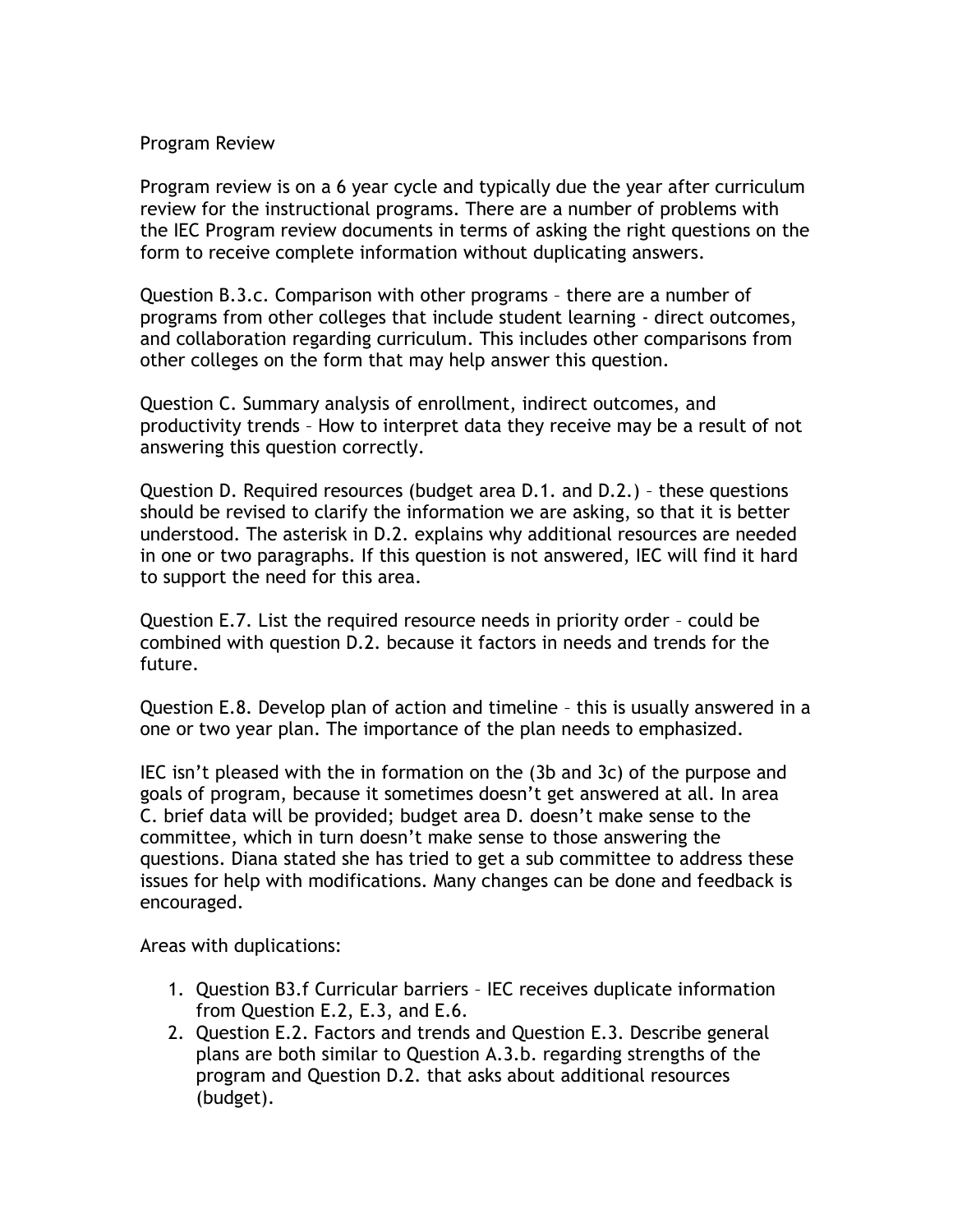3. Question E.6.b. innovative use of technology is similar to Question B.3.g. describe use of innovate technology.

## **5. Data on program review**

Kate discussed the handout of program review to include: course outlines/syllabi showing intended learning outcomes and assessment methods; catalogues showing program goals and learning outcomes; budget showing adequate resources; policies on curricular review; and evidence of regular course review and improvement.

# **6. Notes of meeting with Nan**

Kate met with Nan to discuss the following:

- 1. The annual review should be more inclusive in terms of information that is provided. CTE and Allied Health programs use their own reviews for outside accreditation. Both these programs can use a summary sheet of their own review, rather than duplicating the information on a different form.
- 2. Program review is part of the educational master plan. The program review summary should have more in depth analysis data. The document doesn't need to be longer.
- 3. The committee needs to provide strategies for department chairs
- 4. The committee needs to review all disciplines that teach basic skills (Gen Ed/transfer and CTE programs) to see how they relate to each other. For example, student support services and operational services would meet to discuss planning and program reviews to link these areas. The idea is to formally require working together on campus to improve student outcomes. The committee will have to come up with ideas to accomplish this.
- 5. The idea is to integrate annual review, curriculum review, and program review into one. From there, a decision needs to be made on how these will be presented.

Rachel suggested that program reviews could be done every 3 years, with alternate due dates, such as before curriculum review. This would allow integration to take place by incorporating program review and unit plans together. If, a group is completing a program review, they wouldn't have to complete a unit plan for the year.

Kurt asked if we as a college are allowed to establish our own timelines. Kate confirmed we are able to do so.